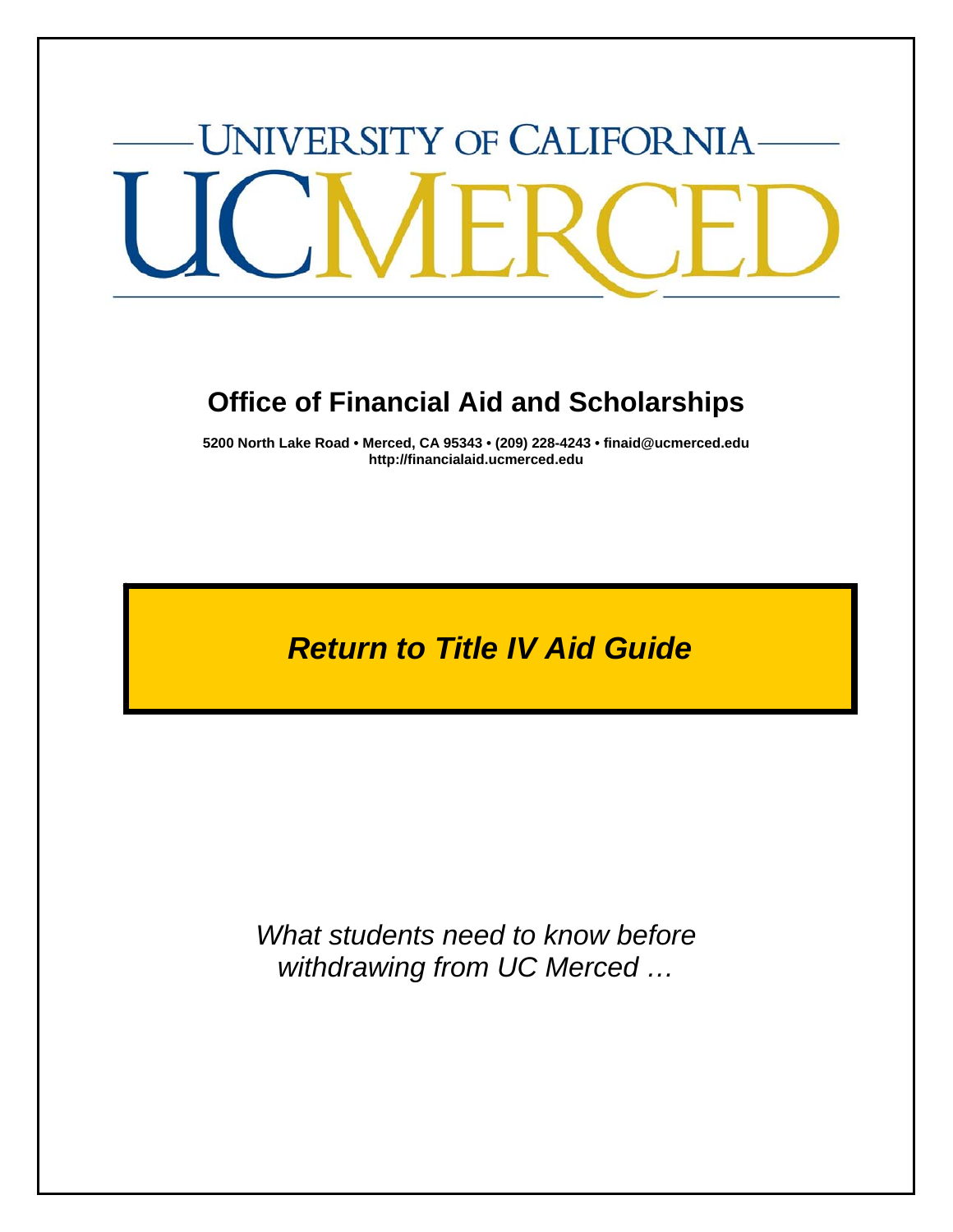### **Return of Title IV Funds due to Withdrawal**

This guide provides information regarding the Return to Title IV Aid policies at UC Merced that apply to any student who withdraws, is dismissed, or takes a leave of absence (PELP) from UC Merced prior to the 60% point in the semester. For the remainder of this document, the term "withdraw" will be used to describe students who withdraw, are dismissed or who have taken a leave of absence (PELP). The policy applies to all students that discontinue enrollment in all classes, on or after the first day of the term.

When you withdraw, two separate calculations must be determined. First, a Refund of Fees must be calculated. Secondly, the Office of Financial Aid and Scholarships must calculate the Return to Title IV Aid, which is the amount of aid you received during the term that must be returned to the aid programs.

#### *REFUND OF FEES CALCULATION*

i

Based upon the date you withdraw, you may receive a full or partial refund of your fees. This refund will not impact the Return of Title IV Aid Calculation, but does affect the amount of money you may owe back to the University for withdrawing. UC Merced's *Fee Refund Schedule* will determine your eligibility for a refund of any portion of your registration fees and non-resident tuition. The *Fee Refund Schedule* refers to calendar days beginning with the first day of instruction of the semester. The effective date for determining a refund of fees is the date a completed Cancellation/Withdrawal or PELP form is received in the Office of the Registrar. If you cancel your enrollment before the first day of the semester you are eligible for a full refund of fees. If you withdraw any day after the semester begins, your refund will be prorated according to the schedule of refunds (see below). For the first term a student is enrolled at UC Merced the student will be considered a *NEW* student. After the first term of enrollment, a student will be considered a *CONTINUING* student.

| <b>Refund Schedule for Continuing and</b><br><b>Readmitted Students and New Students Who</b><br>Do Not Receive Federal Financial Aid |        |
|--------------------------------------------------------------------------------------------------------------------------------------|--------|
| # of Days in<br>Semester                                                                                                             | Refund |
| $0 - 1$                                                                                                                              | 100%   |
| $2 - 11$                                                                                                                             | 75%    |
| $12 - 27$                                                                                                                            | 50%    |
| 28-53                                                                                                                                | 10%    |
| $54+$                                                                                                                                | $0\%$  |

#### **Fee Refund Schedule Modified Fee Refund Schedule**

| <b>Refund Schedule for NEW Students who Receive Title IV</b><br><b>Federal Financial Aid and Withdraw During their First</b><br><b>Academic Term</b> |        |  |
|------------------------------------------------------------------------------------------------------------------------------------------------------|--------|--|
| # of Days in Semester                                                                                                                                | Refund |  |
| $0 - 7$                                                                                                                                              | 100%   |  |
| $8 - 14$                                                                                                                                             | 90%    |  |
| 15-28                                                                                                                                                | 80%    |  |
| 29-35                                                                                                                                                | 70%    |  |
| 36-49                                                                                                                                                | 60%    |  |
| 50-56                                                                                                                                                | 50%    |  |
| 57-63                                                                                                                                                | 40%    |  |
| 64+                                                                                                                                                  | 0%     |  |

#### **Determining the Withdrawal Date for the Fee Refund Schedule**

The date of withdrawal is determined by the Office of the Registrar and is the date that the completed withdrawal/cancellation or PELP form is received in the Office of the Registrar. If a student does not submit an official withdrawal/cancellation or PELP form to the Office of the Registrar, the student will not receive a refund. These students are considered unofficial withdrawals. If a student is dismissed from the University, the date of dismissal is used as the official withdrawal date.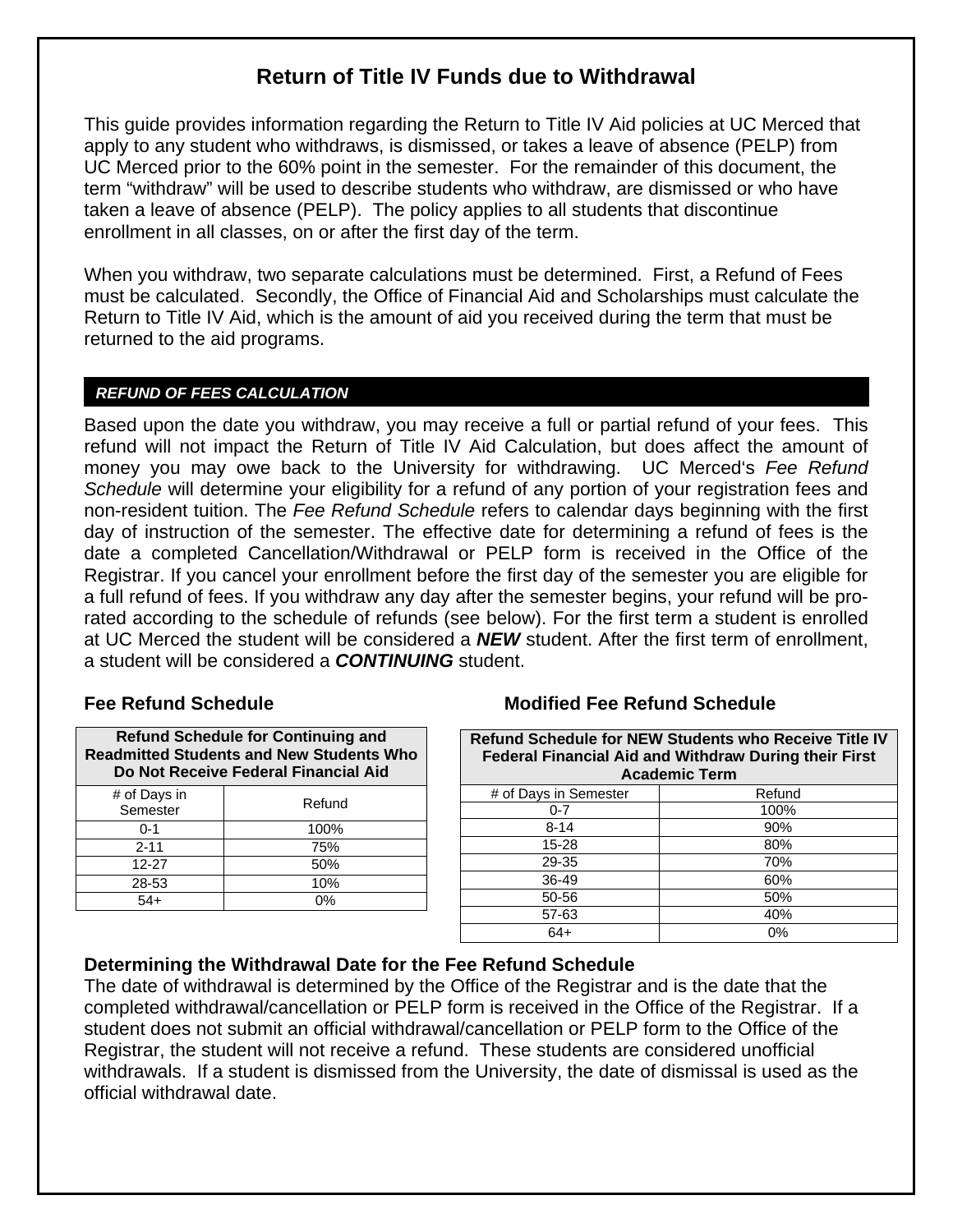#### **Determining the Withdrawal Date for the Return to Title IV Calculation**

When a student withdraws from UC Merced, the withdrawal date used in determining the amount of financial aid that needs to be returned is the earliest of the date: 1) the student files the Official Notice of Withdrawal Form with the University Registrar, or 2) the student officially notifies the Registrar's Office of his/her intent to withdraw; or 3) UC Merced determines what most accurately reflects the last date of an academically related activity of the student.

#### *RETURN OF TITLE IV AID CALCULATION*

The Office of Financial Aid and Scholarships will identify recipients who have withdrawn from the University and determine which students fall under the federal guidelines for Return of Title IV aid. Title IV Funds refers to the Federal Student Aid programs authorized under the Higher Education Act of 1965 (as amended). Federal, State and Institutional aid will be considered in the Return of Title IV Aid calculation. Aid from the following programs will be returned as part of the Title IV calculation and in the order listed below:

- *Federal Stafford Unsubsidized Loans*
- *Federal Stafford Subsidized Loans*
- *Federal PLUS Loan*
- *Federal Pell Grant*
- *Academic Competitiveness Grant (ACG)*
- *National SMART Grants*
- *Federal Supplemental Educational Opportunity Grants (FSEOG)*

If you are not receiving any of the above aid, then your financial aid awards are classified as NON-FEDERAL. Students who received NON-FEDERAL aid (listed below) are required to go through a similar calculation to determine the portion of these funds that are "unearned". Aid is returned as follows:

- • *Cal Grant*
- *Institutional Aid*

#### **Calculating "Earned" and "Unearned" Aid**

When you withdraw, the Office of Financial Aid and Scholarships must calculate the amount of financial aid you have "earned" prior to withdrawing. Any aid received in excess of the "earned" amount is considered "unearned". The "unearned" portion must be returned to their programs. This amount is jointly shared by UC Merced and the student.

The amount of assistance that a student has earned is calculated on a daily basis from the first day of classes. This process uses calendar days rather than business days. For instance, if you completed 30% of your enrollment period, you have earned 30% of the assistance that you were originally scheduled to receive. Once you have completed more than 60% of the payment period, you have earned all the assistance that you are eligible for.

 "Earned" aid is determined by taking the number of days attended before withdrawing divided by the total number of days in the term (first day of instruction until the last day of finals, excluding breaks in teaching 5 days or longer).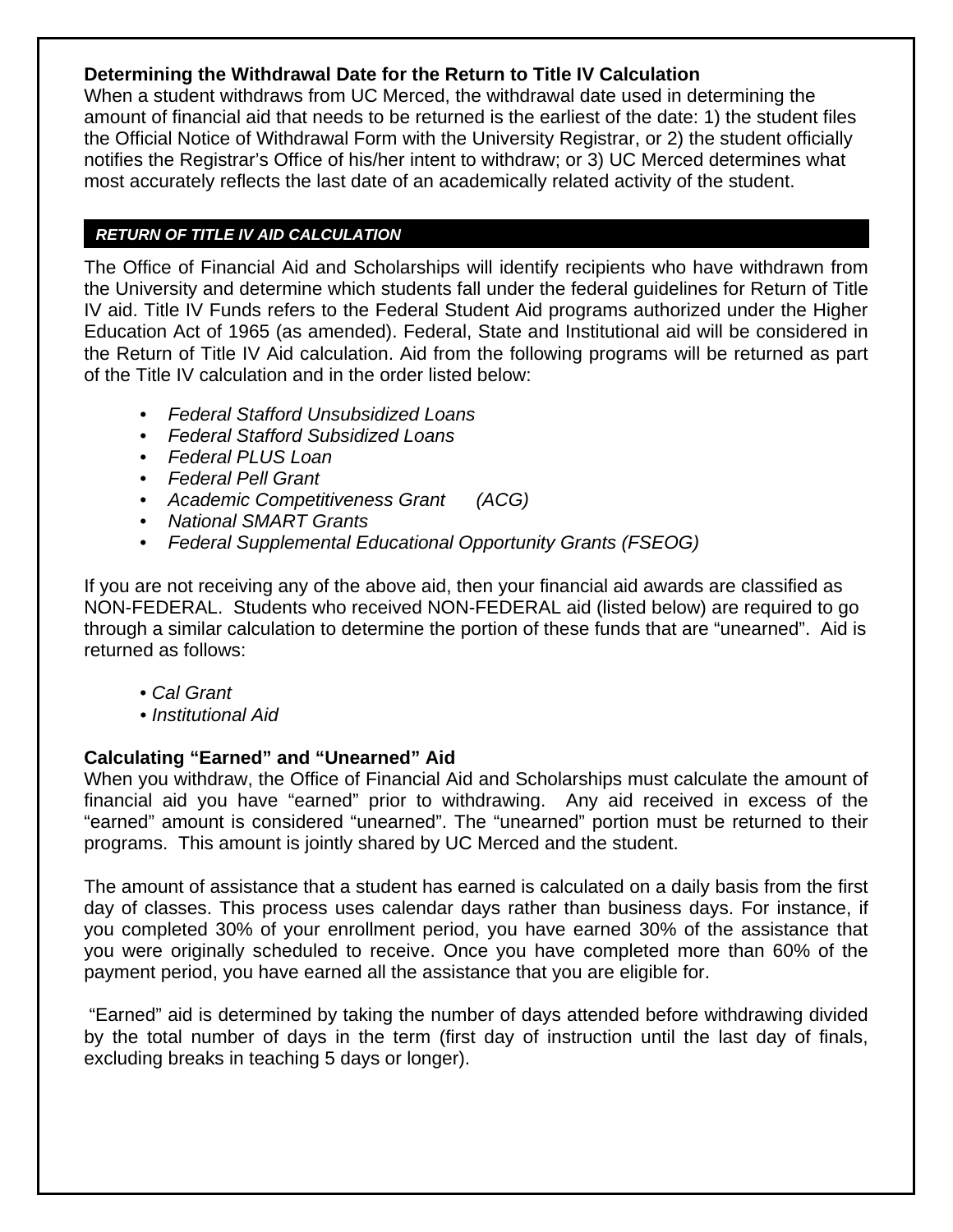| <b>EXAMPLE #1:</b> If you (undergraduate student) withdraw from Fall semester on the second day<br>of instruction and there were 110 days in the term and you received \$4775 in<br>Federal Financial Aid and institutional charges are \$3,611.50: |  |  |
|-----------------------------------------------------------------------------------------------------------------------------------------------------------------------------------------------------------------------------------------------------|--|--|
| Days attended<br>Total days of term 110                                                                                                                                                                                                             |  |  |
| "Earned" percentage $=$<br>1.8%<br>"Unearned" percentage = $98.2\%$                                                                                                                                                                                 |  |  |
| <b>EXAMPLE #2:</b> If you (undergraduate student) withdraw from Fall semester on the 26 <sup>th</sup> day of<br>the 110 day term and received you \$1665 in Federal Financial Aid and<br>institutional charges are \$3,611.50:                      |  |  |
| Days attended<br>26<br>Total days of term<br>110                                                                                                                                                                                                    |  |  |
| "Earned" percentage =<br>23.6%<br>"Unearned" percentage = $76.4\%$                                                                                                                                                                                  |  |  |

#### **Calculating Return of Title IV Aid Amount**

Once the "earned" and "unearned" aid percentages are determined, the amount of aid to be returned can be calculated. To calculate this number you multiply the "unearned" aid percentage by the Total of all Title IV Aid received. The resulting number is the Total "Unearned" Aid.

**EXAMPLE# 1**: If you (undergraduate student) withdraw from Fall semester on the 2<sup>nd</sup> day of the 110 day term and received \$4775 in Federal Financial Aid and institutional charges are \$3,611.50:

> "Unearned" Aid Percentage = 98.2% *X* Total of all Title IV Aid Received = \$4775 Total "Unearned" Aid = \$4689.05

**EXAMPLE #2:** If you (undergraduate student) withdraw from Fall semester on the 26<sup>th</sup> day of the 110 day term and received \$1665 in Federal Financial Aid and institutional charges are \$3,611.50:

> "Unearned" Aid Percentage = 76.4%  $X$  Total of all Title IV Aid Received = \$1665 Total "Unearned" Aid = \$1272.06

#### **Calculating School Portion of Return of Title IV Aid**

The amount of "unearned" aid that must be returned by UC Merced is a percentage of the institutional charges for that term. To determine this number multiply the "unearned" aid percentage by the total institutional charges. When the School Portion of the Return is determined, it is compared to the total "unearned" aid. If the School Portion of the Return is *less* than the Total "Unearned" Aid then UC Merced must return the amount of the School Portion of the Return. If the School Portion of the Return *exceeds* the Total "Unearned" Aid, then UC Merced must return the amount of the Total "Unearned" Aid. Aid will be returned to the appropriate financial aid programs in the order mentioned above.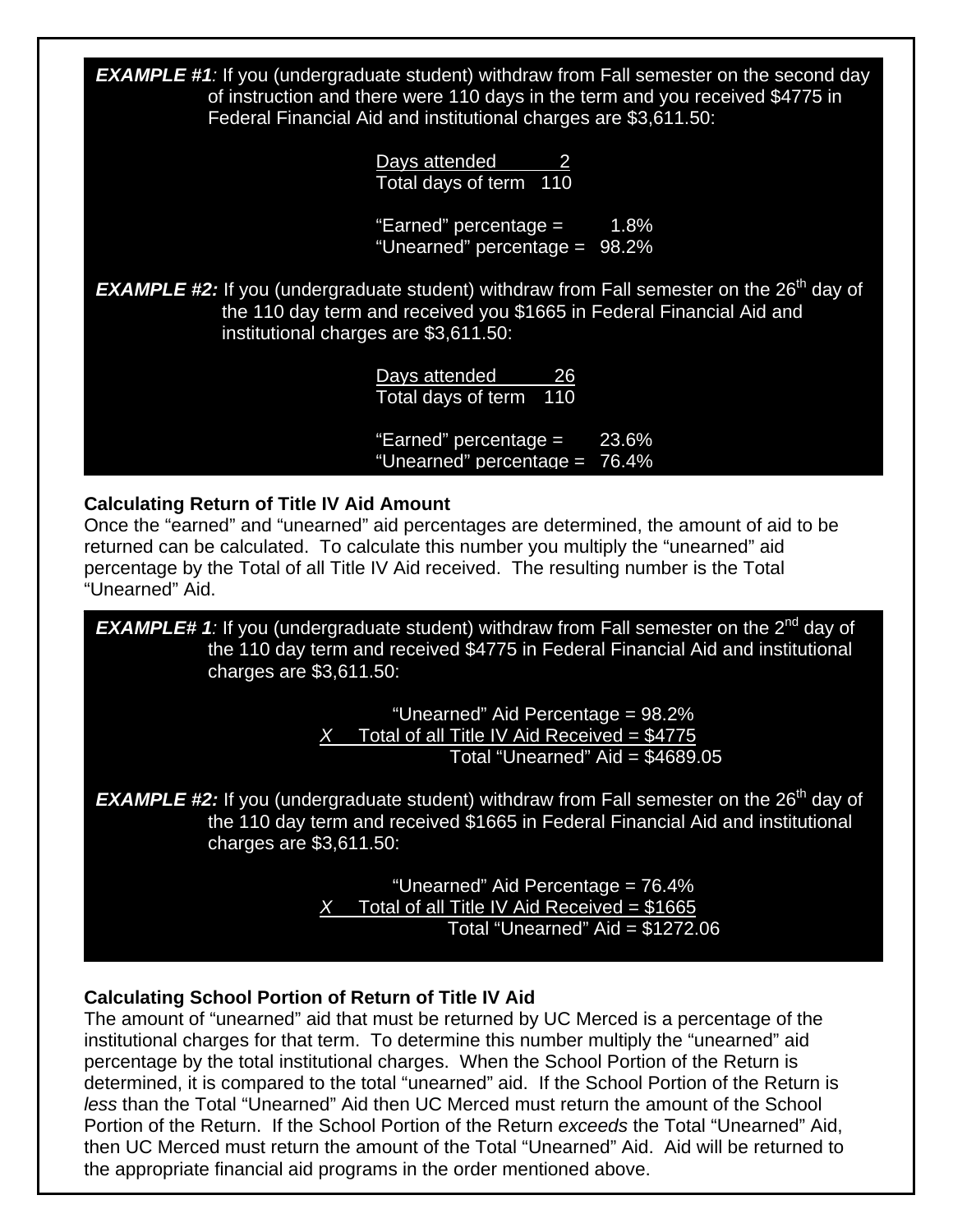**EXAMPLE #1**: If you (undergraduate student) withdraw from Fall semester on the 2<sup>nd</sup> day of the 110 day term and received \$4775 in Federal Financial Aid and institutional charges are \$3,611.50:

> "Unearned" Aid = 98.2% *X* Institutional Charges = \$3611.50 School Portion of Return =  $$3546.49$

 Total "Unearned" Aid = \$4689.05> School Portion of Return = \$3546.49 UC Merced will return \$3546.49

**EXAMPLE #2:** If you (undergraduate student) withdraw from Fall semester on the 26<sup>th</sup> day of the 110 day term and received \$1665 in Federal Financial Aid and institutional charges are \$3,611.50:

> "Unearned"  $A$ id = 76.4% *X* Institutional Charges = \$3611.50 School Portion of Return  $= $2759.19$

#### **Fee Refund vs. School Return Amount**

In most cases, the amount of the fee refund received will be less than the amount of financial aid that UC Merced must return. This will create a balance on your UC Merced student account. You are responsible for paying this balance in addition to any other balance created from the "Student" portion of the Return of Aid.

#### **Calculating "Student" Portion of Return**

After the school returns the appropriate amount of aid, any amount of the Total "Unearned" Aid that remains becomes the "Student" portion of the Return of Title IV Aid. The Student Portion of the return is distributed back to the aid program in which it was awarded using the hierarchy mentioned above.



Total "Unearned"  $A$ id = \$4689.05 *-* UC Merced Return Amount = \$3546.49 Student Portion of Return = \$1142.56

**EXAMPLE #2:** If you (undergraduate, new student) withdraw from Fall semester on the 26<sup>th</sup> day of the 110 day term and received \$1665 in Federal Financial Aid and institutional charges are \$3,611.50:

> Total "Unearned" Aid = \$1272.06 *-*UC Merced Return Amount = \$1272.06 Student Portion of Return = \$0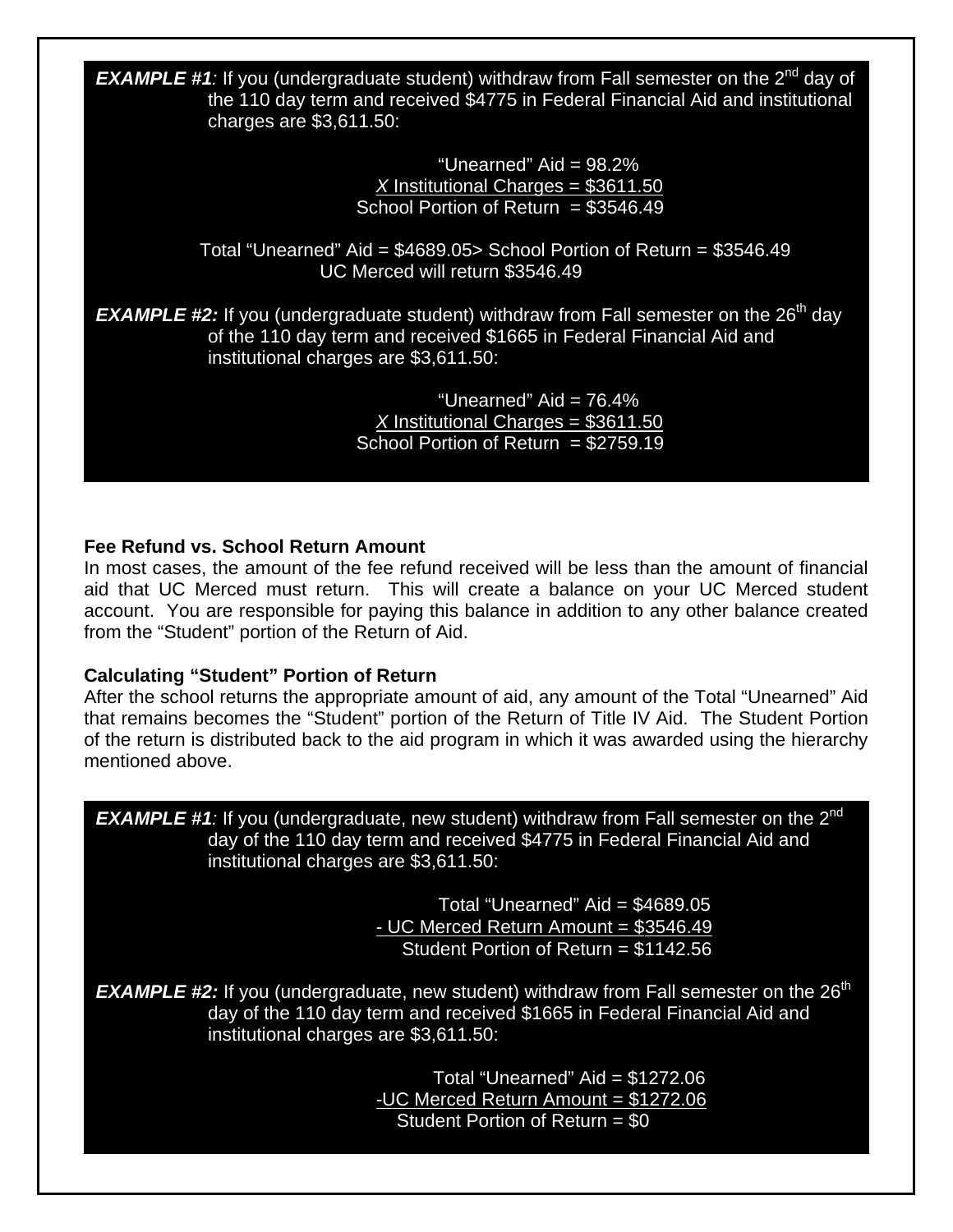UC Merced will return these funds on your behalf and you will be responsible for reimbursing UC Merced for this return.

#### *FUTURE AID ELIGIBILITY*

Withdrawing may affect your eligibility to receive financial aid in subsequent terms. Depending upon the type of financial aid you receive, you may be required to resubmit certain applications.

If you are a loan recipient and you withdraw during Fall semester, future disbursements for the current academic year will be cancelled. Once you withdraw and are no longer in attendance at any institution, your six month grace period will begin. After that, you will need to start repaying your student loan. It is important to make the loan payments on time to prevent default. If you default on a student loan, you will lose your eligibility for any future financial aid.

Withdrawal from school may affect your Satisfactory Academic Progress standing and future eligibility for financial aid.

**Important:** Your semesters of financial aid eligibility are limited. When you withdraw you use up one semester of eligibility!

#### *WITHDRAWAL PROCESS*

An official cancellation/withdrawal form must be filed with the Office of the Registrar prior to leaving UC Merced. Students must indicate the reason for withdrawing. The students' withdrawal date will be determined from the date the cancellation/withdrawal form is received. Students can obtain a copy of the cancellation/withdrawal form from the Student's First Center or at http://registrar.ucmerced.edu.

The Return of Title IV Calculation will still be performed for students who receive Federal aid for a term, leave school during that term and fail to submit an official cancellation/withdrawal form with the Office of the Registrar. The Office of Financial Aid will try to determine the last date of an academically related activity or we will assume that the student completed 50% of the term. Academic progress requirements still apply to students who unofficially withdraw.

#### *SPECIAL CANCELLATION / WITHDRAWS*

If your registration is cancelled by UC Merced for any administrative reason or you submit a completed withdrawal/cancellation form before the first day of instruction, you will be refunded 100% for your registration fees regardless of the date that your registration was cancelled. All of your financial aid received for the term must be returned to the Office of Financial Aid in full.

**Important:** If you are aware that you will be administratively canceled, do not spend your financial aid refund because it will have to be repaid.